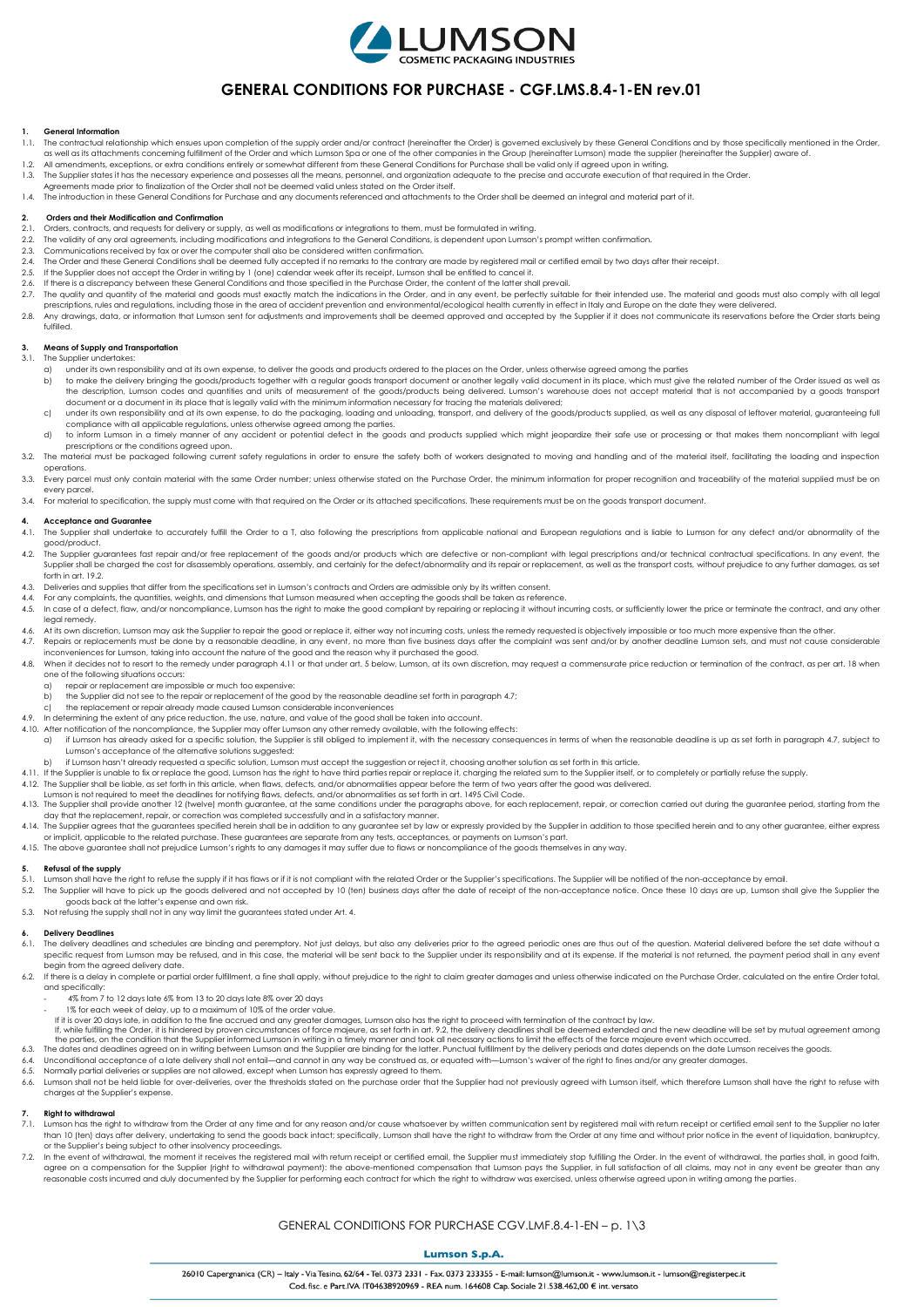

# **GENERAL CONDITIONS FOR PURCHASE - CGF.LMS.8.4-1-EN rev.01**

Consequently, the Supplier waives the right to make any other claim besides that established in paragraph 7.2. Payments the Supplier already received before Lumson exercises the right to withdrawal shall be returned immediately to the latter and/or used to offset other sums due to the Supplier deriving from other orders as well.

## **8. Surplus**

- 8.1. Lumson shall be solely obliged to pay the amounts ordered, save for the surplus agreed-upon.
- 
- 8.2. Any surplus shall be kept simply at the Supplier's own risk and expense.<br>8.3. Once 10 (ten) days have passed from the date of notification of the surplus and the Supplier has not picked up the goods or sent instructio amounts ordered to the Supplier exclusively at the Supplier's risk and expense.

#### **9. Force majeure**

- Neither party shall be held liable for delays or default due to causes of force majeure.
- 9.2. "Force majeure" means when events occur beyond reasonable control, such as to physically impede fulfillment of all or part of the obligations required by the Order, which thus the parties themselves could not have foreseen, prevented, or avoided, acting with due diligence and adopting all reasonable business and technical measures.
- 9.3. Parties that wish to invoke force majeure must give written notice to the other party of their intention by seven business days after the event occurs, and will have to confirm it in the next 15 business days with doc certified by the competent authorities. By five business days after the force majeure event has ended, the same party must notify the other party that the event is over.
- 9.4. Without prejudice to that mentioned above, if the event attributable to force majeure should cause over 30 days' delay in the scheduled delivery date, Lumson shall withdraw from the Order by a notice to be sent to the Supplier with registered mail with return receipt or certified email.

**10. Intellectual and Industrial Property**<br>10.1. The Supplier guarantees that there are no patent rights on the goods or any other intellectual or industrial property rights of third parties. In any event, it shall underta against all third-party claims to this regard.

#### **11. Confidentiality**

- 11.1. The Supplier shall undertake to keep confidential all data, information, documentation, and news that come to its knowledge in any way regarding the performance of the services in the Order, and to give instructions personnel so that they are kept confidential.
- 11.2. Unless otherwise agreed upon in writing, the Supplier shall be obliged to keep confidential every concept, idea, or method—even if it came up with them itself—that ends up being instrumental to fulfilling the contrac obligations.
- 11.3. For those confidential data, the Supplier shall undertake to exercise the utmost care and utmost discretion following the applicable regulatory provisions.
- 11.4. Lastly, the Supplier agrees that the breach of any one of the obligations related to this confidentiality clause is sufficient to cause Lumson serious and irreparable detriment; moreover, this breach shall automatica

#### **12. Processing of Personal Data**

The parties shall undertake, following the prescriptions under European regulations on personal data protection 2016/679, to exchange all the data needed to perform the Contract. The personal data to be processed in relation to the relationship established between the parties particularly regards employees, personnel in general, and the parties' collaborators. Specifically, the company shall process the data in question for these purposes:

- the fulfillment of the contractual clauses the management of relations between the parties; the fulfillment of legal obligations; administrative/accounting management;
- 
- 

\* ihe management of any litigation;<br>\* interapapement of any litigation;<br>\* interapapement of any litigation;<br>\* interapapement of any litigation; accidities (safety, productivity, service quality, asset integrity);<br>The parti

access or processing that is not allowed or noncompliant with the collection purposes.<br>All the aforesaid data and documents comprising the contractual relationship shall be kept for the fulfillment of all and any obligatio applicable regulations.

specifies that issues and any lightify for breaching the provisions in FU Rea. 2016/679 and in this article, even if carried out by mangaers, authorized individuals, employees, or collaborators in general, that the party may have availed of in performing the Contract.<br>It is hereby acknowledged that neither party may assume liability to the other for any breaches of the above-mentioned regulation attributable to third parties.

#### **13. Applicable Law and Court of Jurisdiction** 13.1. The Order shall apply to Italian law.

13.2. For any dispute which may come up between the parties in reference to interpretation and/or performance and/or termination of the contract, the Orders and/or these General Conditions the Judicial Authority of the Court of Cremona shall have exclusive jurisdiction, expressly excluding jurisdiction of other courts provided for by Law alternatively and/or optionally.

#### **14. Price and Transfer of Risk**

14.1 The prices are to be deemed with delivery conditions as specified in the order. The value added tax (VAT) is not included.<br>The Supplier shall take on all risk for losses or damage of the merchandise up until Lumson or agreement among the parties. The sum of the compensation for goods and/or services in the supply shall be agreed upon in each separate order. The prices agreed-upon may not be changed, unless otherwise expressly agreed in writing case-by-case.

When compensation is not envisaged at a preset price in an Order, but according to the costs incurred and documented, the Supplier guarantees to maintain its request in the scope of the total offer or quote approved.<br>Lumso

## **15. Billing and Payment Terms**

151. The price of the goods is exclusively that stated on the Order Unless otherwise agreed upon in writing this price must be considered set, not subject to review or adjustments and inclusive of all costs including packa and shipment.

- 15.2. The Supplier shall send Lumson invoices following the instructions on the Order. The invoices themselves must have the Order's references, amounts, and description of the goods supplied, date and reference of the shipment sheet and price breakdown, and must come with the necessary supporting documentation.
- 15.3. Every delivery, even partial, must be followed by a regular invoice issued in compliance with current legislation.
- 15.4. Lumson shall process the invoices which are not compliant with the above conditions as null and nonvalid and they will be sent back to the Supplier.
- 15.5. The payment deadline shall be that on the Order.
- is.c. The Supplier's right to receivables may not be transferred to third parties unless Lumson authorizes it in writing. Moreover, the Supplier shall not be allowed to entrust third parties in any way with the mandate to
- any event resort to other forms of delegating the collection of debts.<br>15.7. Quotes are binding for the Supplier and shall not entail any remuneration unless expressly provided for with Lumson's written agreement.
- 15.8. Any payment for supplies rendered shall not be construed as approval of them.
- 15.9. Pro-rata billing is not allowed on orders with a single delivery date.
- 15.10. For orders with different delivery dates in the same month, one monthly bill is required. The agreed payment periods shall begin only once the Order has been entirely processed.
- 15.11. For orders with scheduled delivery dates in different months, a monthly invoice for the deliveries carried out is required. The agreed payment periods shall begin only once the entire monthly supply has been provided.
- 15.12. For early deliveries which were not agreed-upon, the payment period shall begin from the delivery date stated on the Order itself.
- 15.13. To avoid mix-ups with payments, it is essential that each invoice show the order number/Lumson code and its Order number and line.
- 
- 15.14. Any deadlines on 08/31 or 12/31 of each year must be moved to the 10th day of the next month. 15.15. Costs for collection and stamps are not included.

## **16. Liability and Insurance**

- 16.1. The Supplier shall be exclusively lighte to Lumson and any other third party for any damages to things and/or people, property and/or any other material damage, loss, or harm caused by failing to fulfill, or incorrec the obligations under the contract, or in any event by the goods' function.
- 16.2. The Order may envisage the Supplier's opening suitable insurance policies adequate to cover all liability, that in compliance with paragraph 16.1 may arise, to Lumson, undertaking to hold the latter harmless from suc damages and liability.

#### **17. Suspension**

If there is a written request to partially or completely suspend the Order, the Supplier must stop working and take action to cancel any costs. Resumption of activities shall be communicated in writing.

#### **18. Code of Ethics.**

The Code of Ethics is an integral part and building block of the Compliance Program Lumson adopted in accordance with the regulation under Legislative Decree no. 231/2001.<br>The Code of Ethics applies to corporate bodies, em establishes relationships or business relationships with.

Therefore, upon receipt of the Order, the Supplier shall undertake to immediately look at the Code of Ethics on Lumson's website as well as any subsequent amendments and/or updates to it.<br>Additionally, the Supplier is obli

# GENERAL CONDITIONS FOR PURCHASE CGV.LMF.8.4-1-EN – p. 2\3

### **Lumson S.p.A**

26010 Capergnanica (CR) - Italy - Via Tesino. 62/64 - Tel. 0373 2331 - Fax. 0373 233355 - E-mail: lumson@lumson.it - www.lumson.it - lumson@registerpec.it Cod. fisc. e Part. IVA IT04638920969 - REA num. 164608 Cap. Sociale 21.538.462.00 € int. versato